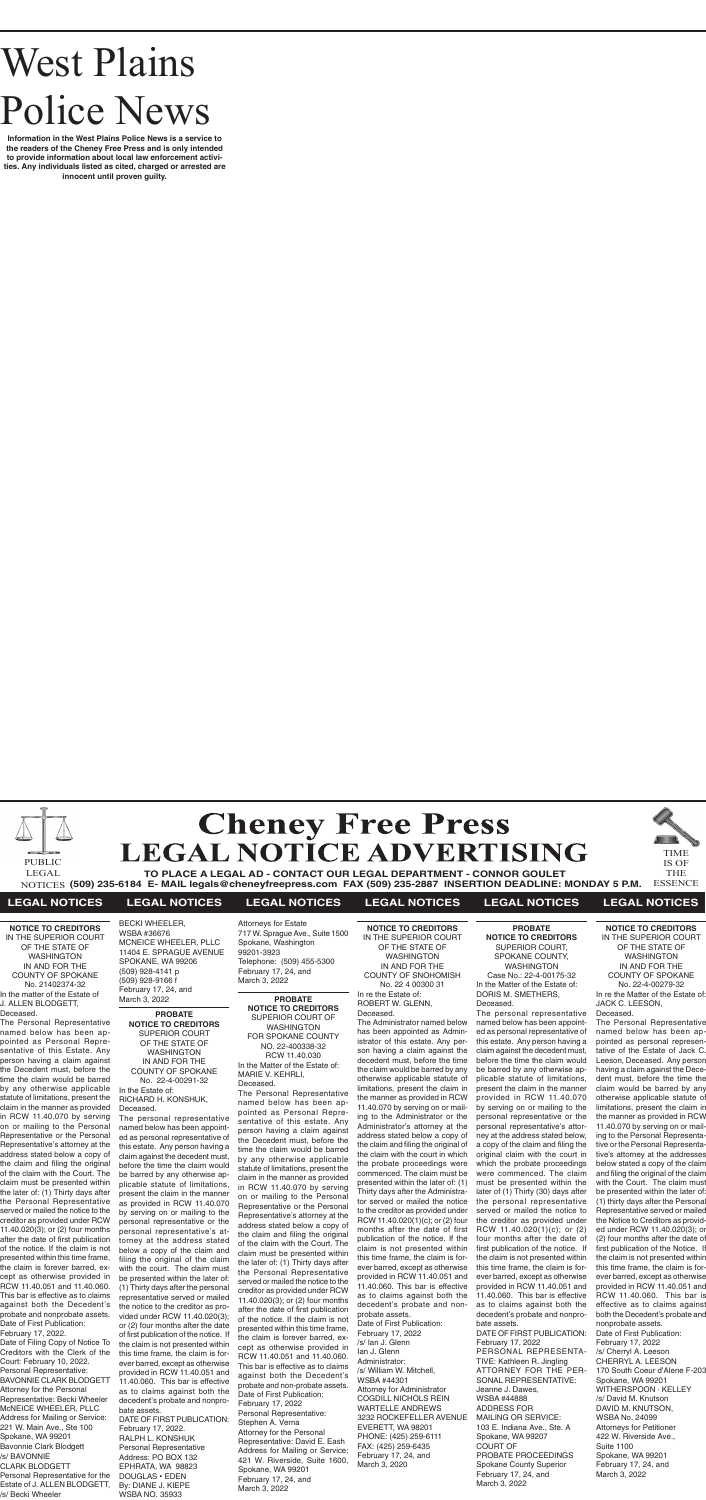# **EMAIL CLASSIFIED ADS**

**classifieds@cheneyfreepress.com**

**PROBATE NOTICE TO CREDITORS SUPERIOR COURT OF WASHINGTON FOR SPOKANE COUNTY NO. 21-4-00345-32 (RCW 11.40.030) Estate of: GARY L. CATLETT, Deceased. PLEASE TAKE NOTICE**

The above Court has appointed me as Personal Representative of Decedent's estate. Any person having a claim against the Decedent must present the claim: (a) Before the time when the claim would be barred by any applicable statute of limitations, and (b) In the manner provided in RCW 11.40.070: (i) By filing the original of the claim with the foregoing Court, and (ii) By serving on or mailing to me at the address below a copy of the claim. The claim must be presented by the later of: (a) Thirty (30) days after I served or mailed this Notice as provided in RCW 11.40.020(1)(c), or (b) Four (4) months after the date of first publication of this Notice. If the claim is not presented within this time period, the claim will be forever barred except as provided in RCW 11.40.051 and 11.40.060. This bar is effective for claims against both the Decedent's probate and non-probate assets. Date of First Publication of this Notice: February 10, 2022 Grant W. Riva WSBA # 13990 Attorney for Elizabeth A. Pirello Personal Representative of Decedent's Estate February 10, 17, and 24, 2022

**PROBATE NOTICE TO CREDITORS**  IN THE SUPERIOR COURT OF THE STATE OF WASHINGTON IN AND FOR THE COUNTY OF SPOKANE Case No. 22-4-00200-32 In re the Estate of: ELEANOR E. MONTE, Deceased. **PLEASE TAKE NOTICE** that

the above Court has appointed me as Personal Representative of Decedent's estate. Any person having a claim against the Decedent must, before the time the claim would be barred by any otherwise applicable statute of limitations, present the claim in the manner provided in RCW 11.40.070 by filing the original of the claim with the foregoing Court, and by serving on or mailing to me at the address below a copy of the claim. The claim must be presented by the later of: (1) Thirty (30) days after I served or mailed this Notice as provided under RCW 11.40.020(1)(c); or (2) Four (4) months after the date of first publication of this Notice. If the claim is not presented within this time frame, the claim is forever barred, except as provided in RCW 11.40.051 and 11.40.060. This bar is effective for claims against both the Decedent's probate and non-probate assets.

Date of First Publication of this Notice: February 10, 2022 Deanna M. Tiplin, Personal Representative c/o T & G Attorneys, A Professional Services Corporation 823 W. 7th Avenue, Suite 101 Spokane, WA 99204 Spokane Superior Court Cause No. 22-4-00200-32 February 10, 17, and 24, 2022

**PROBATE NOTICE TO CREDITORS**  IN THE SUPERIOR COURT OF THE STATE OF WASHINGTON IN AND FOR THE COUNTY OF SPOKANE Case No. 22-4-00203-32 In re the Estate of: JAMES E. MORIN, AKA, EMMETT JAMES MORIN, Deceased.

**PLEASE TAKE NOTICE** that the above Court has appointed me as Personal Representative of Decedent's estate. Any person having a claim against the Decedent must, before the time the claim would be barred by any otherwise applicable statute of limitations, present the claim in the manner provided in RCW 11.40.070 by filing the original of the claim with the foregoing Court, and by serving on or mailing to me at the address below a copy of the claim. The claim must be presented by the later of: (1) Thirty (30) days after I served or mailed this Notice as provided under RCW 11.40.020(1)(c); or (2) Four (4) months after the date of first publication of this Notice. If the claim is not presented within this time frame, the claim is forever barred, except as provided in RCW 11.40.051 and 11.40.060. This bar is effective for claims against both the Decedent's probate and non-probate assets. Date of First Publication of this Notice: February 10, 2022

Jamie Morin, Personal Representative c/o T & G Attorneys, A Professional Services **Corporation** 823 W. 7th Avenue, Suite 101 Spokane, WA 99204 Garry M. Perno, GaGg Spokane Superior Court Cause No. 22-4-00203-32 February 10, 17, and 24, 2022

### **Notice of Dissolution Under Washington Business Corporation Law**

Notice to the Creditors of and Claimants against Rail Creek Furniture Co.:

NOTICE is hereby given by Rail Creek Furniture Co., a Washington corporation ("Corporation"), which was dissolved by the filing of Articles of Dissolution in the office of the Washington Secretary of State effective on the 2nd day of February, 2022, that all creditors of and claimants against this Corporation are hereby required to present their claims in writing and in detail, including respective accounts and demands against the Corporation. Such presentation is to be at c/o 919 West Crestview Road, Spokane, WA 99224 on or before the 28th day of February, 2022, or such claims, accounts and demands shall be forever barred as against the property of the corporation and its directors and shareholders.

Dated: February 2, 2022 February 10, 17, and 24, 2022

**NOTICE TO CREDITORS** IN THE SUPERIOR COURT OF THE STATE OF WASHINGTON IN AND FOR THE COUNTY OF SPOKANE No. 21-4-02640-32 In the Matter of the Estate of: KENNETH DUANCE HANSEN

d.o.d. December 11, 2021 Deceased.

The person named below has been appointed and has qualified as Personal Representative of the estate of the above-named Deceased. Each person having a claim against the Decedent must serve their claim on the Personal Representative of the attorneys of record at the address stated below, and must file an executive copy of the claim with the Clerk of the Court within four (4) months after the date of the first publicaion of this Notice or within four (4) months after the date of the filing of a copy of this Notice with the Clerk of the Court, whichever is later, or the claim will be forever barred, except under those provisions included in RCW 11.40.011 or 11.40.013. This bar is effective as to claims against both the decedent's probate and nonprobate assets. DATE OF FIRST PUBLICATION: February 10, 2022 DATE OF FILING: December 27th, 2021 /s/ Arlyn Hansen Arlyn Hansen Personal Representative February 10, 17, and 24, 2022

**NOTICE TO CREDITORS** IN THE SUPERIOR COURT OF THE STATE OF WASHINGTON IN AND FOR THE COUNTY OF SPOKANE No. 22-4-00242-32 In re the Matter of the Estate of: DAVID B. STRANGE,

Deceased. The Personal Representative named below has been appointed as personal representative of the Estate of David B. Strange, Deceased. Any person having a claim against the Decedent must, before the time the claim would be barred by any otherwise applicable statute of limitations, present the claim in the manner as provided in RCW 11.40.070 by serving on or mailing to the Personal Representative or the Personal Representative's attorney at the addresses below stated a copy of the claim and filing the original of the claim with the Court. The claim must be presented within the later of: (1) thirty days after the Personal Representative served or mailed the Notice to Creditors as provided under RCW 11.40.020(3); or (2) four months after the date of first publication of the Notice. If the claim is not presented within this time frame, the claim is forever barred, except as otherwise provided in RCW 11.40.051 and RCW 11.40.060. This bar is effective as to claims against both the Decedent's probate and nonprobate assets. Date of First Publication: February 10, 2022 TAMMY L. STRANGE 1826 S. Hatch Street Spokane, WA 99203 WITHERSPOON · KELLEY DAVID M. KNUTSON, WSBA No. 24099 Attorneys for Petitioner 422 W. Riverside Ave., Suite 1100 Spokane, WA 99201

February 10, 17, and 24, 2022

**NOTICE TO CREDITORS** IN THE SUPERIOR COURT OF THE STATE OF WASHINGTON IN AND FOR THE COUNTY OF SPOKANE No. 22-4-00150-32

In re the Matter of the Estate of: ANNE F. MORLEY, Deceased.

The Personal Representative named below has been appointed as personal representative of the Estate of Anne F. Morley, Deceased, to administer upon the Decedent's separate property. Any person having a claim against the Decedent must, before the time the claim would be barred by any otherwise applicable statute of limitations, present the claim in the manner as provided in RCW 11.40.070 by serving on or mailing to the Personal Representative or the Personal Representative's attorney at the addresses below stated a copy of the claim and filing the original of the claim with the Court. The claim must be presented within the later of: (1) thirty days after the Personal Representative served or mailed the Notice to Creditors as provided under RCW 11.40.020(3); or (2) four months after the date of first publication of the Notice. If the claim is not presented within this time frame, the claim is forever barred, except as otherwise provided in RCW 11.40.051 and RCW 11.40.060. This bar is effective as to claims against both the Decedent's probate and nonprobate assets. Date of First Publication: February 10, 2022 /s/ SUSAN F. FLISCHEL SUSAN F. FLISCHEL 2457 Felice Dr. Villa Hills, KY 41017 WITHERSPOON · KELLEY /s/ DAVID M. KNUTSON DAVID M. KNUTSON, WSBA No. 24099 Attorneys for Petitioner 422 W. Riverside Ave., Suite 1100 Spokane, WA 99201 February 10, 17, and 24, 2022

**NOTICE TO CREDITORS** IN THE SUPERIOR COURT OF THE STATE OF WASHINGTON IN AND FOR THE COUNTY OF SPOKANE Case No.: 22-4-00257-32 RCW 11.40.030 In the Matter of the Estate of PATRICIA A. BUCKMASTER

**NOTICE TO CREDITORS SUPERIOR COURT, STATE OF WASHINGTON, SPOKANE COUNTY** No. 22-4-00262-32 (RCW 11.40.030) In the Matter of the Estate of: THERESA C. CLARE, Deceased.

> **Deceased NOTICE IS HEREBY GIVEN**  that the Administrator-Personal Representative named below has been appointed as Personal Representative of the above Estate. Any person having a claim against the Decedent must, before the time the claim would be barred by any otherwise applicable statute of limitations, present the claim in the manner as provided in RCW 11.40.070 by serving on or mailing to the Personal Representative or the Personal Representative's attorney at the address stated below a copy of the claim and filing the original of the claim with the Court. The claim must be presented within the later of: (1) Thirty days after the Personal Representative served or mailed the notice to the creditor as provided under RCW 11.40.020(3); or (2) four months after the date of first publication of the notice. If the claim is not presented within this time frame, the claim is forever barred, except as otherwise provided in RCW 11.40.051 and 11.40.060. This bar is effective as to claims against both the Decedent's probate and nonprobate assets.

The Personal Representative named below has been appointed as Personal Representative of this estate. Any person having a claim against the decedent that arose before the decedent's death must, before the time the claim would be barred by any otherwise applicable statute of limitations, present the claim in the manner as provided in RCW 11.40.070 by serving on or mailing to the Personal Representative or the personal representative's attorney at the address stated below a copy of the claim and filing the original of the claim with the Court. The claim must be presented within the later of: (a) Thirty days after the personal representative served or mailed the notice to the creditor as provided under RCW 11.40.020; or (b) four months after the date of first publication of the notice. If the claim is not presented within this time frame, the claim will be forever barred, except as otherwise provided in RCW 11.40.051 and 11.40.060. This bar is effective as to claims against both the decedent's probate and nonprobate assets. Date of First Publication: February 10, 2022 Personal Representative: TERI R. FISHER Attorney for Personal Representative: CAROL J. HUNTER Address for Mailing or Service: HUNTER ELDER LAW, PLLC 2208 West Second Avenue Spokane, WA 99201-5417 (509) 747-0101 February 10, 17, and 24, 2022

Dale McCall, Personal Representative c/o T & G Attorneys, A Professional Services Corporation 823 W. 7th Avenue, Suite 101 Spokane, WA 99204 Spokane Superior Court Cause No. 22-4-00201-32 February 17, 24, and March 3, 2022

**PROBATE NOTICE TO CREDITORS** SUPERIOR COURT, STATE OF WASHINGTON, COUNTY OF SPOKANE No. 22-4-00230-32 RCW 11.40.040 In the Matter of the Estate of MARVA W. GOEDE, Deceased.

The Personal Representative named below has been appointed as Personal Representative of this estate. Any person having a claim against the deceased must, before the time the claim would be barred by any otherwise applicable statute of limitations, present the claim in the manner as provided in RCW 11.40.070 by serving on or mailing to the Personal Representative or the Personal Representative's attorney at the address stated below, a copy of the claim, and filing the original of the claim with the Court in which the probate proceedings were commenced. The claim must be presented within the later of: (1) thirty days after the Personal Representative served or mailed the notice to the creditor as provided under RCW 11.40.020(1) (c); OR (2) four months after the date of first publication of the notice. If the claim is not presented within this time frame, the claim is forever barred, except as otherwise provided in RCW 11.40.051 and 11.40.060. This bar is effective as to claims against both the decedent's probate and nonprobate assets. DATE OF FIRST PUBLICATION: February 10, 2022 **PERSONAL** REPRESENTATIVE:

MARK E. GOEDE ATTORNEYS FOR PERSONAL REPRESENTATIVE: STEVEN A. CRUMB, ATTORNEY STEVEN A. CRUMB WSBA #6396 ADDRESS FOR MAILING OR SERVICE STEVEN A. CRUMB, Attorney 127 E. Augusta Ave., Suite 200 Spokane, WA 99207 COURT OF PROBATE PROCEEDINGS AND CAUSE NUMBER: Superior Court, Spokane County, Washington Cause No.: 22-4-00230-32 February 10, 17, and 24, 2022

**PROBATE NOTICE TO CREDITORS SUPERIOR COURT, STATE OF WASHINGTON, COUNTY OF SPOKANE NO. 22400226-32 RCW 11.40.030 In Re the Estate of: RAYLENE M. KALLESTAD, Deceased.**

The Personal Representative named below has been appointed as Personal Representative of this estate. Any person having a claim against the decedent must, before the time the claim would be barred by any otherwise applicable statute of limitations, present the claim in the manner as provided in RCW 11.40.070 by serving on or mailing to the Personal Representative or the Personal Representative's attorney at the address stated below a copy of the claim and filing the original of the claim with the Court in which the probate proceedings were commenced. The claim must be presented within the later of: (1) Thirty (30) days after the Personal Representative served or mailed the Notice to the creditor as provided under RCW 11.40.020(1)(c); or (2) Four (4) months after the date of first publication of the Notice. If the claim is not presented within this time frame, the claim is forever barred, except as otherwise provided in RCW 11.40.051 and 11.40.060. This bar is effective as to claims against both the decedent's probate and nonprobate assets. DATE OF FIRST PUBLICATION: February 10, 2022 PERSONAL REPRESENTA-TIVE: HEIDI R. PLUGHOFF Attorney for Personal Representative: BRIAN G. HIPPERSON Address for Mailing or Service: c/o 1235 N. Post St., Ste. 100 Spokane, WA 99201 HEIDI R. PLUGHOFF

Deceased. The person named below has been appointed and has qualified as Personal Representative of this estate. Any person having a claim against the decedent must, before the time the claim would be barred by any otherwise applicable statute of limitations, present the claim in the manner as provided in RCW 11.40.070 by serving on or mailing to the Personal Representative or the Personal Representative's Attorney at the address stated below, a copy of the claim and filing the original of the claim with the court in which the probate proceedings were commenced. The claim must be presented within the later of: (1) thirty days after the Personal Representative served or mailed the notice to the creditor as provided under RCW 11.40.020(1)(c); or (2) four months after the date of first publication of the notice. If the claim is not presented within this time frame, the claim is forever barred, except as otherwise provided in RCW 11.40.051 and 11.40.060. This bar is effective as to claims against both the decedent's probate and nonprobate assets. Date of first publication: February 10, 2022 John V. Buckmaster c/o Meagan M. Bennett 330 W Indiana Ave., Spokane, WA 99205 MEAGAN M. BENNETT, WSBA #54045, Attorney for Estate February 10, 17, and 24, 2022 Deceased.

Personal Representative February 10, 17, and 24, 2022

**NOTICE TO CREDITORS SUPERIOR COURT, STATE OF WASHINGTON, SPOKANE COUNTY** No. 22-4-00263-32 (RCW 11.40.030) In the Matter of the Estate of: WILLIAM R. MORLIN, Deceased.

The Personal Representative named below has been appointed as Personal Representative of this estate. Any person having a claim against the decedent that arose before the decedent's death must, before the time the claim would be barred by any otherwise applicable statute of limitations, present the claim in the manner as provided in RCW 11.40.070 by serving on or mailing to the Personal Representative or the personal representative's attorney at the address stated below a copy of the claim and filing the original of the claim with the Court. The claim must be presented within the later of: (a) Thirty days after the personal representative served or mailed the notice to the creditor as provided under RCW 11.40.020; or (b) four months after the date of first publication of the notice. If the claim is not presented within this time frame, the claim will be forever barred, except as otherwise provided in RCW 11.40.051 and 11.40.060. This bar is effective as to claims against both the decedent's probate and nonprobate assets. Date of First Publication: February 10, 2022 Personal Representative: CONNIE L. MORLIN Attorney for Personal Representative: CAROL J. HUNTER Address for Mailing or Service: HUNTER ELDER LAW, PLLC 2208 West Second Avenue Spokane, WA 99201-5417 (509) 747-0101 February 10, 17, and 24, 2022

# **PROBATE NOTICE TO CREDITORS** SUPERIOR COURT, STATE OF WASHINGTON, COUNTY OF SPOKANE NO. 22-4-00290-32

RCW 11.40.030 In the Matter of the Estate of: JOHN M. VALOFF, Deceased.

The personal representative named below has been appointed as personal representative of this estate. Any person having a claim against the decedent must, before the time the claim would be barred by any otherwise applicable statute of limitations, present the claim in the manner as provided in RCW 11.40.070 by serving on or mailing to the personal representative or the personal representative's attorney at the address stated below a copy of the claim and filing the original of the claim with the court. The claim must be presented within the later of: (1) Thirty days after the personal representative served or mailed the notice to the creditor as provided under RCW 11.40.020(3); or (2) four months after the date

**PROBATE NOTICE TO CREDITORS**  IN THE SUPERIOR COURT OF THE STATE OF WASHINGTON IN AND FOR THE COUNTY OF SPOKANE Case No. 22-4-00201-32 In re the Estate of: DONALD "SWEDE" SUMMERS, Deceased.

**PLEASE TAKE NOTICE** that the above Court has appointed me as Personal Representative of Decedent's estate. Any person having a claim against the Decedent must, before the time the claim would be barred by any otherwise applicable statute of limitations, present the claim in the manner provided in RCW 11.40.070 by filing the original of the claim with the foregoing Court, and by serving on or mailing to me at the address below a copy of the claim. The claim must be presented by the later of: (1) Thirty (30) days after I served or mailed this Notice as provided under RCW 11.40.020(1)(c); or (2) Four (4) months after the date of first publication of this Notice. If the claim is not presented within this time frame, the claim is forever barred, except as provided in RCW 11.40.051 and 11.40.060. This bar is effective for claims against both the Decedent's probate and non-probate assets.

Date of First Publication of this Notice: February 17, 2022

**PROBATE NOTICE TO CREDITORS**  IN THE SUPERIOR COURT OF THE STATE OF WASHINGTON IN AND FOR THE COUNTY OF SPOKANE Case No. 22-4-00202-32 In re the Estate of: THOMAS NATHAN FOSTER, Deceased.

**PLEASE TAKE NOTICE** that the above Court has appointed me as Personal Representative of Decedent's estate. Any person having a claim against the Decedent must, before the time the claim would be barred by any otherwise applicable statute of limitations, present the claim in the manner provided in RCW 11.40.070 by filing the original of the claim with the foregoing Court, and by serving on or mailing to me at the address below a copy of the claim. The claim must be presented by the later of: (1) Thirty (30) days after I served or mailed this Notice as provided under RCW 11.40.020(1)(c); or (2) Four (4) months after the date of first publication of this Notice. If the claim is not presented within this time frame, the claim is forever barred, except as provided in RCW 11.40.051 and 11.40.060. This bar is effective for claims against both the Decedent's probate and non-probate assets.

Date of First Publication of this Notice: February 17, 2022 Martin Thomas Foster, Personal Representative c/o T & G Attorneys, A Professional Services Corporation

# **PROBATE NOTICE TO CREDITORS** SUPERIOR COURT, STATE OF WASHINGTON, COUNTY OF SPOKANE NO. 22-4-00265-32 RCW 11.40.030 In the Matter of the Estate of: JOYCE S. LANG,

The personal representative named below has been appointed as personal representative of this estate. Any person having a claim against the decedent must, before the time the claim would be barred by any otherwise applicable statute of limitations, present the claim in the manner as provided in RCW 11.40.070 by serving on or mailing to the personal representative or the personal representative's attorney at the address stated below a copy of the claim and filing the original of the claim with the court. The claim must be presented within the later of: (1) Thirty days after the personal representative served or mailed the notice to the creditor as provided under RCW 11.40.020(3); or (2) four months after the date of first publication of the notice. If the claim is not presented within this time frame, the claim is forever barred, except as otherwise provided in RCW 11.40.051 and 11.40.060. This bar is effective as to claims against both the decedent's probate and nonprobate assets. DATE OF FIRST PUBLICATION:

February 17, 2022. ROBERT KELLY LUTZ Personal Representative Address: 12521 Tierra Grande Trail Austin, TX 78732 DOUGLAS • EDEN By: RYAN M. DOUGLAS Attorney for Estate 717 W. Sprague Ave., Ste. 1500 Spokane, Washington 99201-3923 Telephone: (509) 455-5300 February 17, 24, and March 3, 2022

**NOTICE TO CREDITORS** SUPERIOR COURT, STATE OF WASHINGTON, SPOKANE COUNTY No. 22400286-32 RCW 11.40.030 In Re the Matter of the Estate of: EDWARD G. STOKES,

DATE OF FILING THE NOTICE TO CREDITORS WITH THE CLERK OF THE COURT: February 8, 2022 DATE OF FIRST PUBLICATION: February 17, 2022 /s/ Sandra M. Stokes SANDRA M. STOKES Administrator-Personal Representative /s/ Cynthia L. Schwartz CYNTHIA L. SCHWARTZ, #11270 Attorney for Administrator-Personal Representative 421 W. Riverside Avenue, #720 Spokane, WA 99201 (509) 838-4400 Telephone (509) 838-0335 Facsimile February 17, 24, and March 3, 2022

823 W. 7th Avenue, Suite 101 Spokane, WA 99204 Spokane Superior Court Cause No. 22-4-00202-32 February 17, 24, and March 3, 2022

of first publication of the notice. If the claim is not presented within this time frame, the claim is forever barred, except as otherwise provided in RCW 11.40.051 and 11.40.060. This bar is effective as to claims against both the decedent's probate and nonprobate assets DATE OF FIRST PUBLICATION: February 17, 2022. VALERIE VALOFF-PECK Personal Representative Address: P.O BOX 2346 EL GRANADA, CA 94018 DOUGLAS • EDEN By: VALERIE VALOFF-PECK Attorney for Estate 717 W. Sprague Ave., Ste. 1500 Spokane, Washington 99201-3923 Telephone: (509) 455-5300 February 17, 24, and March 3, 2022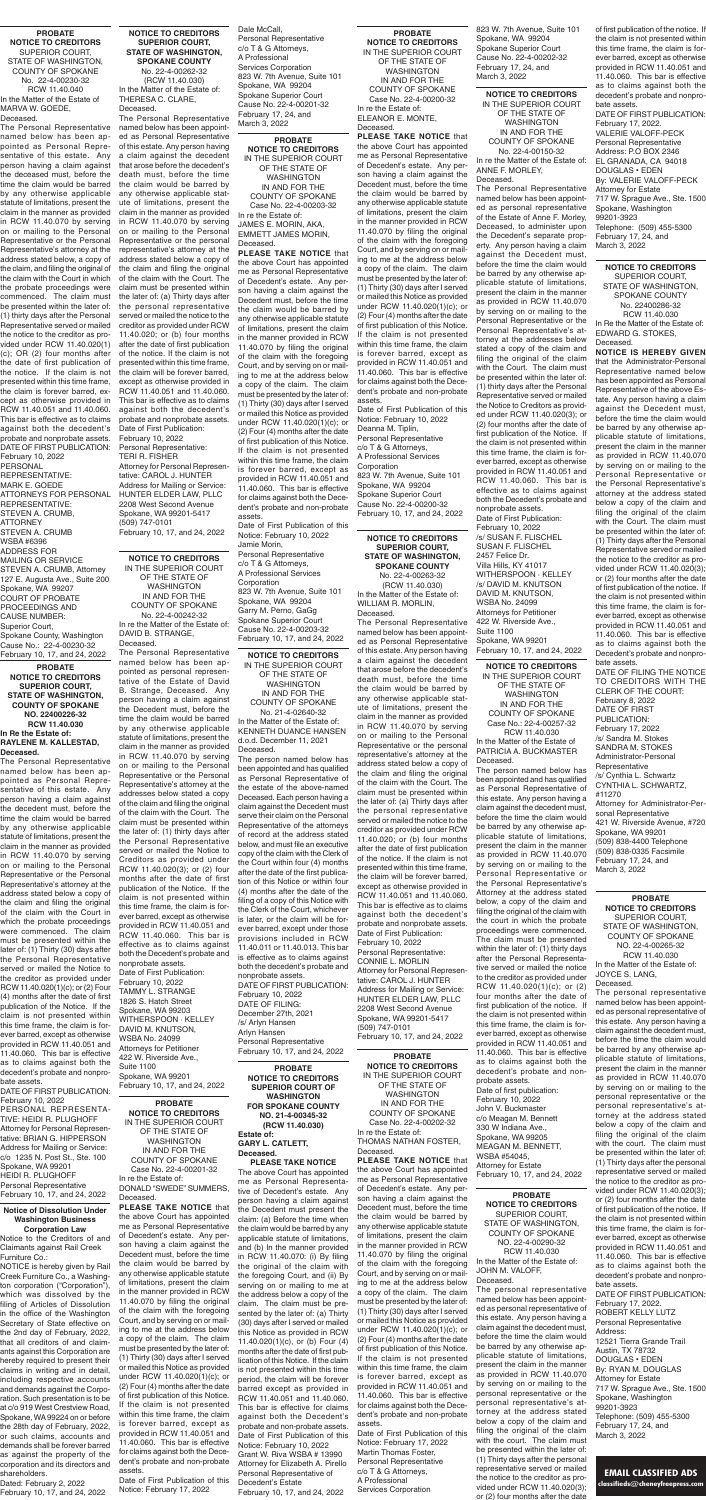# **PUBLIC NOTICE CITY OF CHENEY, PUBLIC WORKS DEPARTMENT, CHENEY, WA ADVERTISEMENT FOR BIDS** Notice is hereby given that the City of Cheney (City), Spokane County, Washington, will accept sealed bids for the **Supply of Goods and Special Services**

**for Motor Control Centers.** Description of Work: This work is for the supply of motor control centers for an upgrade to the City's Wastewater Treatment and Reclamation Plant (the Site). The Work includes: fabrication and delivery of motor control centers and ancillary components; factory testing; furnishing design and operation documentation; on-site start-up, testing, and training; and warranty assistance. The work is to be performed between March 2022 and December 2022. The City will execute this procurement contract with the motor control center Seller. The materials and equipment to be provided through the procurement contract are to be furnished and delivered to the Site for installation by the City's Contractor.

Availability of Bidding Documents: Contract Documents are available at: http://www.cityofcheneyplanroom.com/public. php. Documents can be viewed and/or purchased online. The Planholders List is also available at this website. All addenda will be issued through email. Bidders must order online to be placed on the Planholders List and to receive automatic email notification of addenda. Abadan Reprographics and Imaging, 603 East Second Avenue, Spokane, WA 99202 (Phone: 509-747- 2964), should be contacted with website and plan ordering questions. Questions regarding the Contract Documents shall be e-mailed to:

tableman@cityofcheney.org. Bid Proposals: Bid Proposals shall be submitted on the forms provided in the Contract Documents. Bid acceptance and contract award provisions are specified in the Contract Documents. All bids shall be accompanied by a bid security in the form of a surety bond, postal money order, cash, cashier's check, or certified check in an amount equal to five percent (5%) of the amount of the bid proposed. Failure to furnish a bid security shall make the bid non-responsive and cause the bid to be rejected.

Bid Submission: Bids shall be submitted in sealed envelopes addressed to the City of Cheney City Clerk, City Hall, 609 2nd St., Cheney, Washington 99004, and received no later than 10:00 A.M. PDT, **March 15, 2022**.

**PROBATE NOTIC** SUP **STATE COUN** NO. RCW 11.40.030 In the Ma **GARY DE** 

> Bid Opening: Bid openings will be held immediately thereafter and read aloud in the Cheney City Hall.

Deceased The co-personal representatives named below have been appointed as co-personal rep-

> Bid results will be posted to the City of Cheney plan room within 48 hours of the bid closing time for receipt of bids.

> Acceptance and Rejection of Bids: The City of Cheney reserves the right to waive any irregularities or informalities and to reject any or all bids. No bidder may withdraw its bid after the time announced for the bid opening, or before the award and execution of the contract, unless the award is delayed for a period exceeding sixty (60) days. Submittals received by the City of Cheney in response to this solicitation become public records and are subject to Chapter 42.56 RCW, the Public Records Act. The proposer should clearly identify in its proposal any specific information that it claims to be confidential or proprietary. If the City of Cheney receives a Public Records Act request to view the information so marked in the Proposer's proposal and the City determines that it must produce that information in response to the Public Records Act request, its sole obligations shall be to notify the proposer (1) of the request and (2) of the date that such information will be released to the requester unless the Proposer obtains a court order to enjoin that disclosure pursuant to RCW 42.56.450. If the Proposer fails to timely obtain a court order enjoining disclosure, the City of Cheney will release the requested information on the date specified. The City of Cheney in accordance with Title VI of the Civil Rights Act of 1964, 78 Stat. 252, 42 U.S.C. 2000d to 2000d-4 and Title 49, Code of Federal Regulations, Department of Transportation, Subtitle A, Office of the Secretary, Part 21, Nondiscrimination in Federally Assisted Programs of the Department of Transportation issued pursuant to such Act, hereby notifies all bidders that it will affirmatively ensure that in any contract entered into pursuant to this advertisement, disadvantaged business enterprises as defined at 49 CFR Part 26 will be afforded full opportunity to submit bids in response to this invitation and will not be discriminated against on the grounds of race, color, national origin, or sex in consideration for an award. ATTEST Todd Ableman Director of Public Works February 24, 2022

| <b>PROBATE</b>         |
|------------------------|
| <b>E TO CREDITORS:</b> |
| PERIOR COURT,          |
| OF WASHINGTON,         |
| <b>JTY OF SPOKANE</b>  |
| . 22-4-00334-32        |
| CW 11.40.030           |
| tter of the Estate of: |
| EAN HUTSON,            |
|                        |

resentatives of this estate. Any person having a claim against the decedent must, before the time the claim would be barred by any otherwise applicable statute of limitations, present the claim in the manner as provided in RCW 11.40.070 by serving on or mailing to the co-personal representatives or the co-personal representatives' attorney at the address stated below a copy of the claim and filing the original of the claim with the court. The claim must be presented within the later of: (1) Thirty days after the co-personal representatives served or mailed the notice to the creditor as provided under RCW 11.40.020(3); or (2) four months after the date of first publication of the notice. If the claim is not presented within this time frame, the claim is forever barred, except as otherwise provided in RCW 11.40.051 and 11.40.060. This bar is effective as to claims against both the decedent's probate and nonprobate assets. DATE OF FIRST PUBLICATION: February 24, 2022. CHAD HUTSON Co-Personal Representative Address: 9616 179th Avenue Place East Bonney Lake, WA 98391 KATHY HUTSON Co-Personal Representative Address: 2628 W. Olympic Spokane, WA 99205 DOUGLAS • EDEN By: BRENT T. STANYER Attorney for Estate 717 W. Sprague Ave., Ste. 1500 Spokane, Washington 99201-3923 Telephone: (509) 455-5300 February 24, March 3, and 10, 2022

**PROBATE NOTICE TO CREDITORS** SUPERIOR COURT, STATE OF WASHINGTON COUNTY OF SPOKANE NO. 22-4-00330-32 RCW 11.40.030 In the Matter of the Estate of: MICHAEL R. WOOTTON,

Deceased. The Administrator named below has been appointed as Administrator of this estate. Any person having a claim against the decedent must, before the time the claim would be barred by any otherwise applicable statute of limitations, present the claim in the manner as provided in RCW 11.40.070 by serving on or mailing to the Administrator or the Administrator's attorney at the address stated below a copy claim and filing the o nal of the claim with the court. The claim must be presented within the later of: (1) Thirty days after the Administrator served or mailed the notice to the creditor as provided under RCW 11.40.020(3); or (2) four months after the date of first publication of the notice. If the claim is not presented within this time frame, the claim is forever barred, except as otherwise provided in RCW 11.40.051 and 11.40.060. This bar is effective as to claims against both the decedent's probate and nonprobate assets. DATE OF FIRST PUBLICATION: February 24, 2022. BAILLEY K. WOOTTON Administrator Address: 6123 E. Peone Rd. Mead, WA 99021 DOUGLAS • EDEN By KJIRSTIN GRAHAM Attorney for Estate 717 W. Sprague Ave., Ste. 1500 Spokane, Washington 99201-3923 Telephone: (509) 455-5300 February 24, March 3, and 10, 2022

Spokane County Fire Protection District No. 3 maintains a small works roster and vendor list for general and specialty licensed contractors for the repair, maintenance and construction of buildings and other structures as provided by RCW 39.04.155. All interested and qualified contractors who wish to have their names placed on the list should submit to the District their name, address, phone number, license or registration number and a resume or description of the type of work performed. Forms for responses may be obtained from the District. Under the Interlocal Cooperation Act, the roster may be used by other municipal corporations in Spokane County, Washington.

**PROBATE NOTICE TO CREDITORS** SUPERIOR COURT, STATE OF WASHINGTON, COUNTY OF SPOKANE NO. 22-4-00331-32 RCW 11.40.030 In the Matter of the Estate of: DOUGLAS W. KNIERIM, Deceased.

The Administrator named below has been appointed as Administrator of this estate. Any person having a claim against the decedent must, before the time the claim would be barred by any otherwise applicable statute of limitations, present the claim in the manner as provided in RCW 11.40.070 by serving on or mailing to the Administrator or the Administrator's attorney at the address stated below a copy of the claim and filing the original of the claim with the court. The claim must be presented within the later of: (1) Thirty days after the Administrator served or mailed the notice to the creditor as provided under RCW 11.40.020(3); or (2) four months after the date of first publication of the notice. If the claim is not presented within this time frame, the claim is forever barred, except as otherwise provided in RCW 11.40.051 and 11.40.060. This bar is effective as to claims against both the decedent's probate and nonprobate assets. DATE OF FIRST PUBLICATION: February 24, 2022 ANNA C. FRASER, Administrator Address: 320 9th Ave Sointula, BC VON3EO Canada

DOUGLAS • EDEN By: DIANE J. KIEPE

**PROBATE NOTICE TO CREDITORS** SUPERIOR COURT, STATE OF WASHINGTON, COUNTY OF SPOKANE No. 22400304-32 RCW 11.40.030 In the Matter of the Estate of MARGARET J. CREER,

Deceased. The Personal Representative named below has been appointed as personal representative of this estate. Any persons having a claim against the decedent must, prior to the time such claim would be barred by any otherwise applicable statute of limitations, present the claim in the manner as provided in RCW 11.40.070 by serving on or mailing to the Personal Representative or the Personal Representative's attorney of record at the address stated below and file an executed copy of the claim with the Clerk of this Court. The claim must be presented within the later of: (1) Thirty days after the personal representative served or mailed the notice to the creditor as provided under RCW 11.40.020(3); or (2) four months after the date of first publication of this notice. If the claim is not presented within this time frame, the claim is forever barred, except as otherwise provided in RCW 11.40.051 and 11.40.060. This bar is effective as to claims against both the decedent's probate and nonprobate assets. DATE OF THE FIRST PUBLICA-TION: February 24, 2022 /s/ William F. Creer WILLIAM F. CREER 5805 N. Rambo Rd. Spokane, WA 99224 /s/ Maija M. Druffel MAIJA M. DRUFFEL, WSBA No. 43314 Law Offices of Maris Baltins, P.S. 7 S. Howard, Suite 220 Spokane, WA 99201 Phone No. 509-444-3336 February 24, March 3, and 10, 2022

### **PROBATE NOTICE TO CREDITORS** SUPERIOR COURT, STATE OF WASHINGTON, COUNTY OF SPOKANE NO. 22-4-00332-32 RCW 11.40.030 In the Matter of the Estate of: PAMELA E. ROBISON. Deceased.

The personal representative named below has been appointed as personal representative of this estate. Any person having a claim against the decedent must, before the time the claim would be barred by any otherwise applicable statute of limitations, present the claim in the manner as provided in RCW 11.40.070 by serving on or mailing to the personal representative or the personal representative's attorney at the address stated below a copy of the claim and filing the original of the claim with the court. The claim must be presented within the later of: (1) Thirty days after the personal representative served or mailed the notice to the creditor as provided under RCW 11.40.020(3); or (2) four months after the date of first publication of the notice. If the claim is not presented within this time frame, the claim is forever barred, except as otherwise provided in RCW 11.40.051 and 11.40.060. This bar is effective as to claims against both the decedent's probate and nonprobate assets.

DATE OF FIRST PUBLICATION: February 24, 2022 ASHLEY K. ROBISON Personal Representative Address: 14 S. Moen St. Spokane Valley, WA 99016 DOUGLAS • EDEN By: DIANE J. KIEPE Attorney for Estate 717 W. Sprague Ave., Ste. 1500 Snokane, Washington 99201-3923 Telephone: (509) 455-5300 February 23, March 3, and 10, 2022

**NOTICE TO CREDITORS** IN THE SUPERIOR COURT OF THE STATE OF WASHINGTON IN AND FOR THE

COUNTY OF SPOKANE Case No.: 22-4-00384-32 RCW 11.40.030 In the Matter of the Estate of GREGORY L. THIEDE Deceased.

The person named below has been appointed and has qualified as Personal Representative of this estate. Any person having a claim against the decedent must, before the time the claim would be barred by any otherwise applicable statute of limitations, present the claim in the manner as provided in RCW 11.40.070 by serving on or mailing to the Personal Representative or the Personal Representative's Attorney at the address stated below, a copy of the claim and filing the original of the claim with the court in which the probate proceedings were commenced. The claim must be presented within the later of: (1) thirty days after the Personal Representative served or mailed the notice to the creditor as provided under RCW 11.40.020(1)(c); or (2) four months after the date of first publication of the notice. If the claim is not presented within this time frame, the claim is forever barred, except as otherwise provided in RCW 11.40.051 and 11.40.060. This bar is effective as to claims against both the decedent's probate and nonprobate assets. Date of first publication: February 24, 2022

Kaitlyn M. Thiede c/o Meagan M. Bennett 330 W Indiana Ave., Spokane, WA 99205 MEAGAN M. BENNETT, WSBA #54045, Attorney for Estate February 24, March 3, and 10, 2022

9

5

6

 $\overline{\mathbf{7}}$ 

1

1

 $\overline{\mathbf{4}}$ 

8

3

**PROBATE NOTICE TO CREDITORS** SUPERIOR COURT, STATE OF WASHINGTON, COUNTY OF SPOKANE NO. 22400389-32 RCW 11.40.030 In Re the Estate of: VELMA A. KNOBEL Deceased

The Personal Representative named below has been appointed as Personal Representative of this estate. Any person having a claim against the decedent must, before the time the claim would be barred by any otherwise applicable statute of limitations, present the claim in the manner as provided in RCW 11.40.070 by serving on or mailing to the Personal Representative or the Personal Representative's attorney at the address stated below a copy of the claim and filing the original of the claim with the Court in which the probate proceedings were commenced. The claim must be presented within the later of: (1) Thirty (30) days after the Personal Representative served or mailed the Notice to the creditor as provided under RCW 11.40.020(1)(c); or (2) Four (4) months after the date of first publication of the Notice. If the claim is not presented within this time frame, the claim is forever barred, except as otherwise provided in RCW 11.40.051 and 11.40.060. This bar is effective as to claims against both the decedent's probate and nonprobate assets.

DATE OF FIRST PUBLICATION: February 24, 2022 PERSONAL REPRESENTA-TIVE: HARLAN P. KNOBEL Attorney for Personal Representative: BRIAN G. HIPPERSON Address for Mailing or Service: c/o 1235 N. Post St., Ste. 100 Spokane, WA 99201 HARLAN P. KNOBEL Personal Representative February 24, March 3, and 10, 2022

## **PUBLIC NOTICE SPOKANE COUNTY FIRE PROTECTION DISTRICT #3 SMALL WORKS ROSTER AND VENDOR LIST NOTICE**

Spokane County Fire Protection District #3 10 S. Presley Dr. Cheney, WA. 99004 509-235-6645 February 24, and March 3, 2022

#### **PUBLIC NOTICE REQUEST FOR QUALIFICATIONS**

The Board of Commissioners of Spokane County Fire District 3 is soliciting statements of qualifications from architects and structural engineers and special inspectors in connection with performing professional services for the District, pursuant to Chapter 39.80 RCW.

Periodically, Spokane County Fire District #3 is in need of general services of an architect and/or engineer.

Interested professionals must submit a resume of qualifications to the District. For additional information and procedures contact Spokane County Fire District 3, 10 S. Presley Dr., Cheney, WA 99004; 509-235-6645.

February 24, and March 3, 2022

**PROBATE NOTICE TO CREDITORS** SUPERIOR COURT OF WASHINGTON FOR SPOKANE COUNTY NO. 22400392-32 (RCW 11.40.030) Estate of

HENRY W. KUSEL JR., Deceased.

**PLEASE TAKE NOTICE**

The above Court has appointed me as Personal Representative of Decedent's estate. Any person having a claim against the Decedent must present the claim: (a) Before the time when the claim would be barred by any applicable statute of limitations, and (b) In the manner provided in RCW 11.40.070: (i) By filing the original of the claim with the foregoing Court, and (ii) By serving on or mailing to me at the address below a copy of the claim. The claim must be presented by the later of: (a) Thirty (30) days after I served or mailed this Notice as provided in RCW 11.40.020(1) (c), or (b) Four (4) months after the date of first publication of this Notice. If the claim is not presented within this time period, the claim will be forever barred except as provided in RCW 11.40.051 and 11.40.060. This bar is effective for claims against both the Decedent's probate and non-probate assets. Date of First Publication of this Notice: February 24, 2022 /s/ Charlene Coy CHARLENE COY Personal Representative February 24, March 3, and 10, 2022

### **ABANDONED VEHICLE SALE** Car Year & Make: 1992 Plymouth

Car Year & Make: 2000 Honda Car Year & Make: 2004 Kia Inspection Time: 9:00 a.m. Date of Sale: February 28, 2022 Time of Sale: 9:00 a.m. Roger's Towing 1551 W. First Cheney, WA 99004 509-235-8421 February 24, 2022

# **PUBLIC NOTICE**

The Cheney Planning Commission will hold a VIRTUAL public hearing on Monday, March 14th, 2022 at 6:00 p.m. to consider a preliminary plat application, LUA2021-008. A web link to the Zoom Meeting will be posted on the City's website www.cityofcheney.org closer to the hearing date. The public is encouraged to attend.

The applicant, SynTier Engineering on behalf of Steve Emtman is proposing to preliminary plat 52 lots. The site is zoned R-1 (Single Family Residential). The site would be developed roads and infrastructure/utilities, (water, sewer, stormwater, franchise utilities, etc.) which would tie into the existing road network. The site is located on 9.11 acres (Parcel #'s 13123.0002 & 3123.0003) at 1025 Oakland Street.

The public comment period (written comments) is open through 5:00 p.m. on March 14th, 2022. Direct comments to Brett Lucas, Community Development Department, City of Cheney, 112 Anderson Road, Cheney, WA. Phone: 509-498-9221. E-mail: blucas@cityofcheney.org

February 24 and March 3, 2022

 $\overline{7}$ 

5

8

 $\overline{2}$ 

5

 $\overline{2}$ 

4

Attorney for Estate 717 W. Sprague Ave., Ste. 1500 Spokane, Washington 99201-3923 Telephone: (509) 455-5300 February 24, March 3, and 10, 2022

> **TO PLACE FREE AUTO ADS** CALL 235-6184

Place a number in the empty boxes in such a way that each row across, each column down and each small 9-box square contains all of the numbers from one to nine.

**Weekly SUDOKU** 

by Linda Thistle

4

 $\overline{2}$ 

5

1

8

6

8

9

3

8

3

6

 $\overline{7}$ 

# **DIFFICULTY THIS WEEK: ♦**

 $\blacklozenge$  Moderate  $\blacklozenge \blacklozenge$  Challenging  $\leftrightarrow \leftrightarrow$  HOO BOY!

© 2022 King Features Synd., Inc.



There are 13 black hexagons in the puzzle. Place the numbers 1 - 6 around each of them. No number can be repeated in any partial hexagon shape along the border of the puzzle.